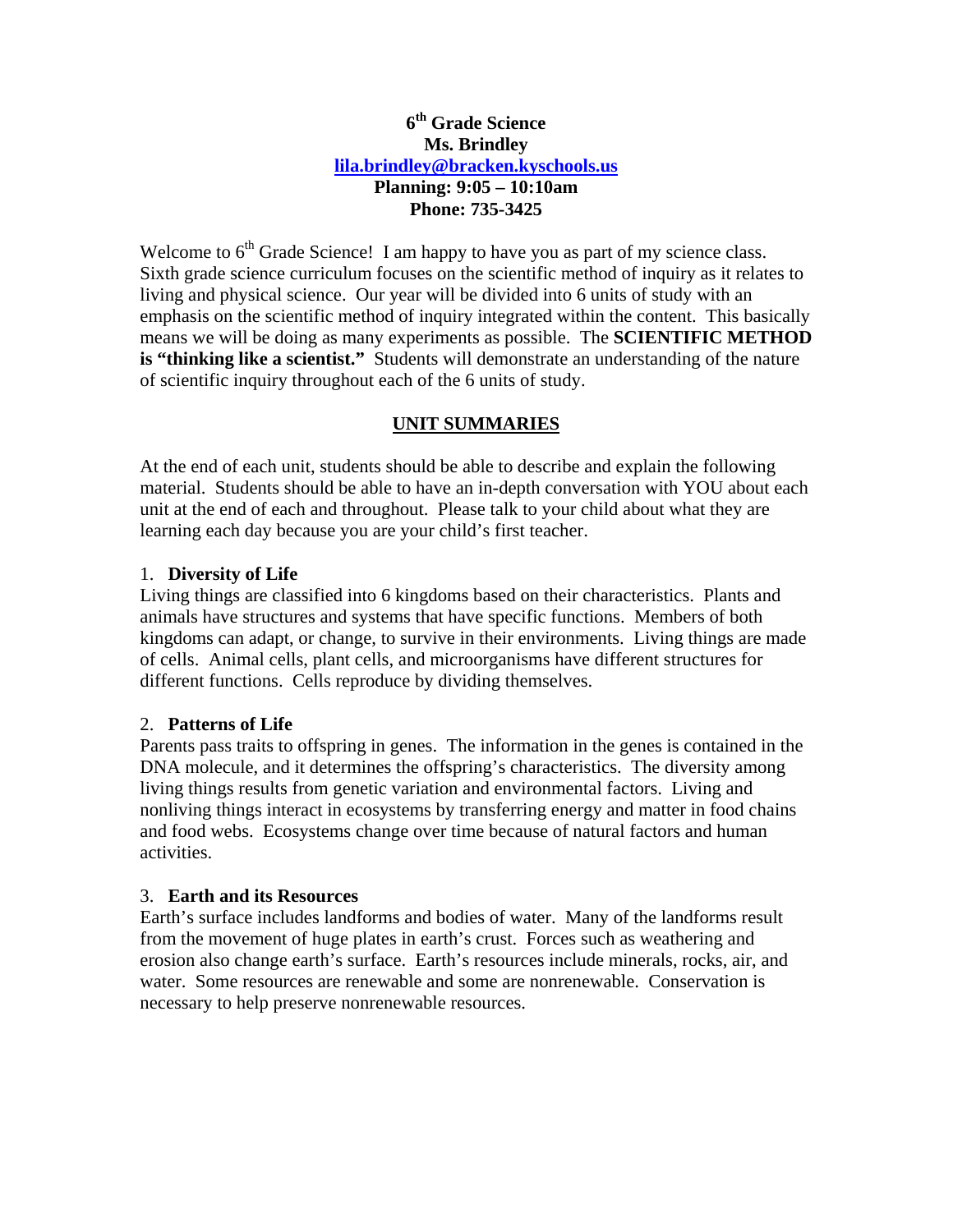#### 4. **Weather and Space**

Measuring atmospheric properties and observing precipitation and cloud formation help us determine the climate of an area and predict the weather. The Earth-Sun-Moon system moves through the solar system, resulting in phenomena like tides and eclipses. The sun is one of many stars in the Milky Way, which is one of billions of galaxies in an expanding universe.

#### 5. **Matter**

Matter can be described by physical properties and classified as an element or a compound. Heat and pressure on matter determine if the matter is a solid, liquid, or gas. Substances keep their properties when combined in a mixture. Matter undergoes chemical changes when bonds are broken and formed. Knowing a substance's chemical properties can help us predict how it will interact with other matter.

#### 6. **Forces and Energy**

Forces change the characteristics of an object's motions. Energy is the ability to do this work, and it takes many forms. Simple machines make work easier. Energy takes many forms, including heat, sound, light, and electricity. Some energy forms need a medium for travel, and some forms do not. Electricity and magnetism are closely related forces.

Science class will consist of reading science content, hands on investigations, data collection and analysis, writing, presentations, projects, group work, and **HOMEWORK.**  This curriculum is designed using National Science Standards, Kentucky Academic Expectations and Core Content, and Bracken County Curriculum. Students will be expected to complete various daily activities, as well as, several projects throughout the year. Students are required to keep a binder containing notes, daily assignments, and all assessments. This binder is their study guide for all assessments and will help prepare them for high school and college science classes. Homework should be minimal if students work effectively during class. However, **children do need extra reinforcement due to time constraints at school.** Please encourage and help you child to complete their homework each night. Major project information will be sent home prior to assignment, thus giving parents information on specific requirements, project timelines, and a due date.

## **SUPPLIES NEEDED**

- One 1-inch 3-ring binder
- Loose leaf paper (preferably wide ruled)
- Pencils
- Pens
- Highlighter
- 5 Tab Divider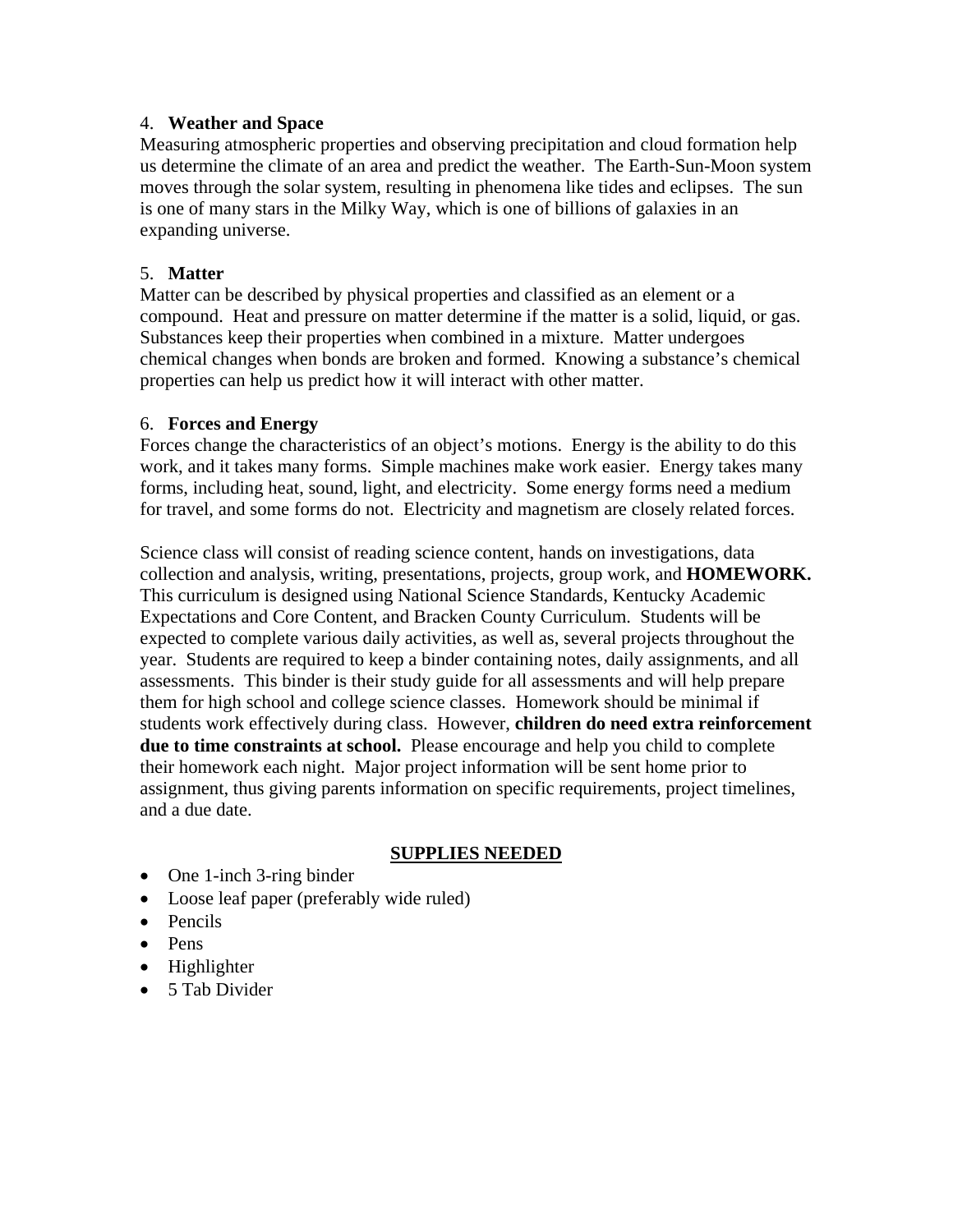### **GUIDELINES TO SUCCESS**

Students and teachers are committed to the following:

**PRESENT** – Learning is more effective when we are all present to work together towards reaching our goals.

**PROMPT** – Learning is enhanced when students are on time, in their seats with pencils sharpened and binders out, ready for class to begin promptly.

**PREPARED** – Learning improves when students are prepared with binders, pencils, and paper for authentic challenging learning activities.

**PRODUCTIVE** – Learning is advanced by being attentive, cooperative, actively participating in class, and producing high quality work.

**POSITIVE** – Learning is increased when we approach class activities with a positive attitude.

#### **GRADING**

Grades will be based on the following

- **CLASSWORK**  Daily class work and/or lab sheets will be collected and assessed. Students will receive a grade on his/her own work and/or contribution to the lab group task.
- **HOMEWORK** Any homework that is assigned will NOT be an introduction to the material. Homework will always be a reinforcement of materials that have already been covered in class. Homework will be graded for accuracy.
- **ASSESSMENTS** Written assessments, open-response questions, presentations, projects, unit assessments, and semester assessments will prepare students for high school and college classes. Assessments will be graded for accuracy in science content and spelling and grammar will be a small portion of the grade.

#### **Grades will be weighted. All assessments will be 60% and homework/classwork will be 40% of their quarterly grade.**

An individual grade will not be given for behavior or participation. However, when a student's behavior interferes with his/her lab group's ability to complete a task, he/she will be removed from the group. This may affect his/her class assignment or daily grade. **COOPERATIVE GROUP BEHAVIOR –** incorporating the 5 P's in the guidelines for success, will ensure successful science lab groups.

## **PARENTS**

I hope you will take an active role in your child's educational career and progress. The best ways to help your child is to use the agenda provided by the school. The student agenda is an organizational planner that we expect all students to use every day during every class. The purpose of the agenda is to have students record their daily assignments and activities during each and every school day. Used daily, the agenda is a way parents help monitor their child's progress and communicate with teachers by writing a note is questions arise. Likewise, I will send notes home in the agenda as a first attempt at communication with you.